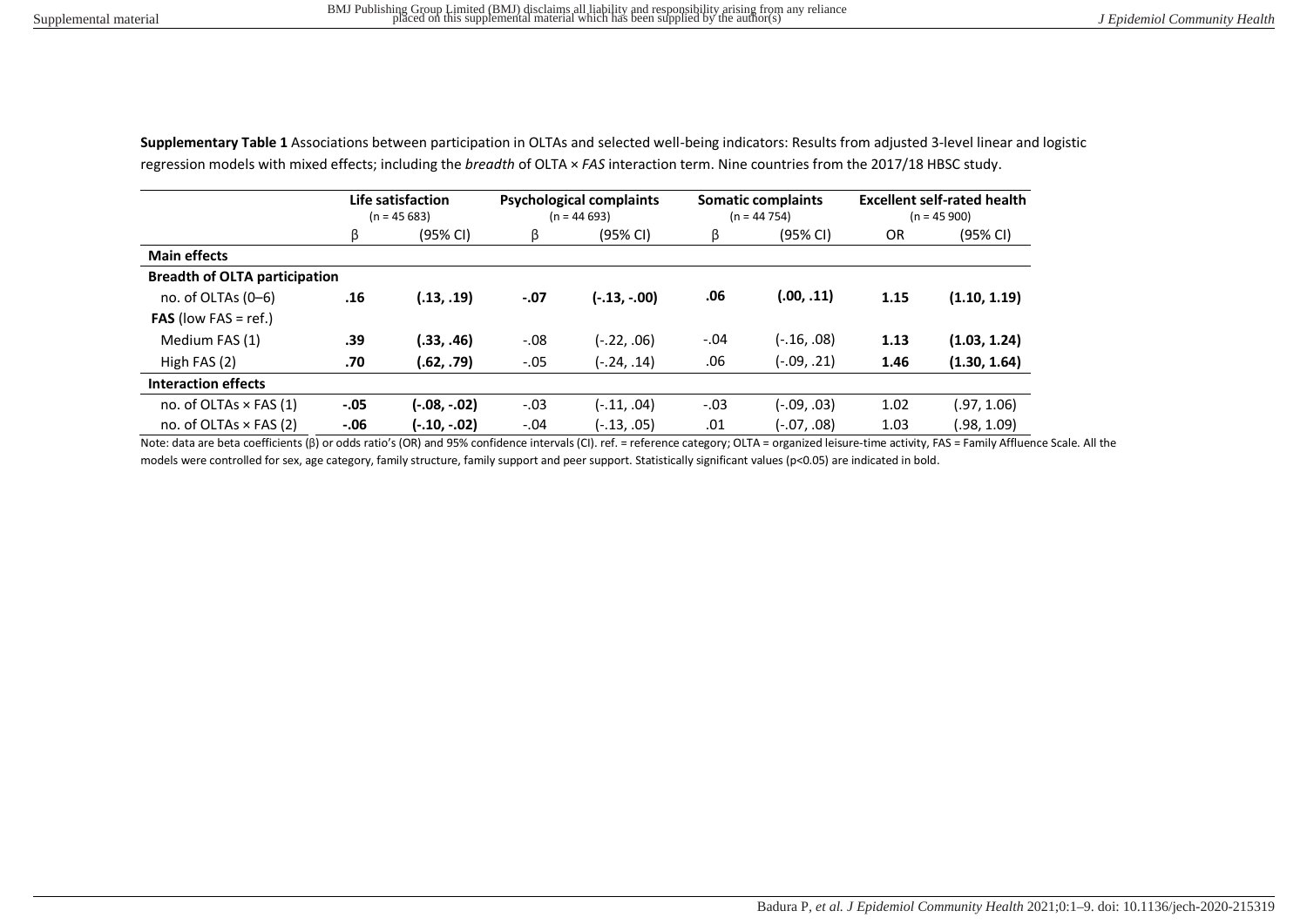|                                                | Life satisfaction<br>$(n = 45683)$ |                | <b>Psychological complaints</b><br>$(n = 44693)$ |                | <b>Somatic complaints</b><br>$(n = 44754)$ |               | <b>Excellent self-rated health</b><br>$(n = 45900)$ |              |
|------------------------------------------------|------------------------------------|----------------|--------------------------------------------------|----------------|--------------------------------------------|---------------|-----------------------------------------------------|--------------|
|                                                | β                                  | (95% CI)       | β                                                | (95% CI)       | β                                          | (95% CI)      | <b>OR</b>                                           | (95% CI)     |
| <b>Main effects</b>                            |                                    |                |                                                  |                |                                            |               |                                                     |              |
| Pattern of OLTA participation (no OLTA = ref.) |                                    |                |                                                  |                |                                            |               |                                                     |              |
| OLTA non-sport (1)                             | .22                                | (.12, .33)     | $-.07$                                           | $(-.31, .16)$  | $-.05$                                     | $(-.24, .14)$ | 1.062                                               | (.90, 1.25)  |
| OLTA sport (2)                                 | .45                                | (.35, .55)     | $-.39$                                           | $(-.62, -.17)$ | $-.21$                                     | (-.39, -.02)  | 1.642                                               | (1.42, 1.90) |
| OLTA both (3)                                  | .52                                | (.43, .62)     | $-.16$                                           | (-.38, .06)    | .07                                        | $(-.11, .25)$ | 1.514                                               | (1.31, 1.75) |
| <b>FAS</b> (low FAS = ref.)                    |                                    |                |                                                  |                |                                            |               |                                                     |              |
| Medium FAS (1)                                 | .40                                | (.32, .49)     | .02                                              | $(-.17, .21)$  | $-.05$                                     | $(-.20, .11)$ | 1.118                                               | (.98, 1.28)  |
| High FAS (2)                                   | .66                                | (.53, .78)     | .20                                              | (-.09, .48)    | .27                                        | (.04, .50)    | 1.368                                               | (1.13, 1.65) |
| <b>Interaction effects</b>                     |                                    |                |                                                  |                |                                            |               |                                                     |              |
| $OLTA(1) * FAS(1)$                             | $-.11$                             | $(-.23, .01)$  | .07                                              | (-.20, .35)    | $-.00$                                     | (-.23, .22)   | .925                                                | (.76, 1.12)  |
| $OLTA(2) \times FAS(1)$                        | $-.12$                             | $(-.24, -.01)$ | $-.22$                                           | (49, .04)      | $-.05$                                     | $(-.17, .26)$ | 1.014                                               | (.85, 1.20)  |
| $OLTA(3) \times FAS(1)$                        | $-.12$                             | $(-.23, -.01)$ | $-31$                                            | $(-.56, -.05)$ | $-.13$                                     | (-.33, .08)   | 1.115                                               | .94, 1.32)   |
| $OLTA(1) \times FAS(2)$                        | $-.09$                             | (-.26, .08)    | .21                                              | $(-18, .59)$   | $-.07$                                     | $(-.39, .24)$ | 1.021                                               | (.79, 1.32)  |
| $OLTA(2) \times FAS(2)$                        | $-.04$                             | (-.20, 12)     | $-.47$                                           | $(-.83, -.11)$ | $-.21$                                     | $(-.50, .08)$ | 1.074                                               | (.86, 1.35)  |
| $OLTA(3) \times FAS(2)$                        | $-.12$                             | (27, .03).     | -.49                                             | (-.84, -.15)   | $-.25$                                     | (-.52, .03)   | 1.231                                               | (.99, 1.53)  |

**Supplementary Table 2** Associations between participation in OLTAs and selected well-being indicators: Results from adjusted 3-level linear and logistic regression models with mixed effects; including the *pattern* of OLTA × *FAS* interaction term. Nine countries from the 2017/18 HBSC study.

Note: data are beta coefficients (β) or odds ratio's (OR) and 95% confidence intervals (CI). ref. = reference category; OLTA = organized leisure-time activity, FAS = Family Affluence Scale. All the models were controlled for sex, age category, family structure, family support and peer support. Statistically significant values (p<0.05) are indicated in bold.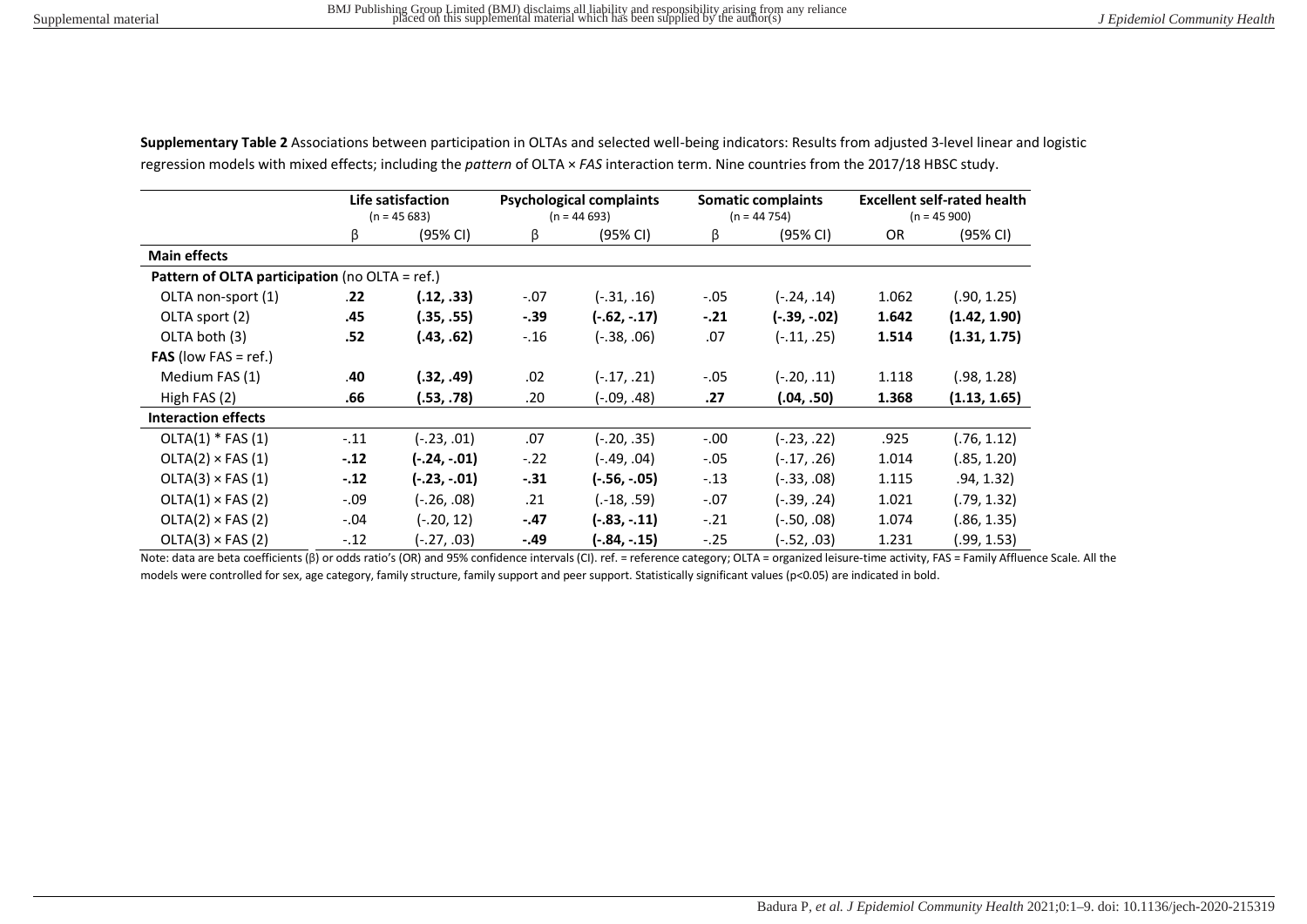|                                                 | Life satisfaction<br>$(n = 45683)$ |                | <b>Psychological complaints</b><br>$(n = 44693)$ |                | <b>Somatic complaints</b><br>$(n = 44754)$ |             | <b>Excellent self-rated health</b><br>$(n = 45 900)$ |              |
|-------------------------------------------------|------------------------------------|----------------|--------------------------------------------------|----------------|--------------------------------------------|-------------|------------------------------------------------------|--------------|
|                                                 | β                                  | (95% CI)       | β                                                | (95% CI)       | ß                                          | (95% CI)    | OR.                                                  | (95% CI)     |
| <b>Main effects</b>                             |                                    |                |                                                  |                |                                            |             |                                                      |              |
| <b>Breadth of OLTA participation</b>            |                                    |                |                                                  |                |                                            |             |                                                      |              |
| no. of OLTAs $(0-6)$                            | .11                                | (.09, .12)     | $-.07$                                           | $(-.11, -.04)$ | .04                                        | (.01, .07)  | 1.17                                                 | (1.15, 1.19) |
| <b>Family structure</b> (nuclear family = ref.) |                                    |                |                                                  |                |                                            |             |                                                      |              |
| Single-parent family (1)                        | $-.43$                             | $(-.49, -.36)$ | .77                                              | (.62, .92)     | .49                                        | (.36, .61)  | .82                                                  | (.74, .91)   |
| Stepfamily (2)                                  | $-.45$                             | $(-.55, -.36)$ | .93                                              | (.71, 1.14)    | .51                                        | (.34, .68)  | .72                                                  | (.62, .83)   |
| Non-parental family (3)                         | $-.64$                             | (-.79, .-48)   | .98                                              | (.63, 1.33)    | .55                                        | (.27, .83)  | .94                                                  | (.75, 1.18)  |
| Interaction effects                             |                                    |                |                                                  |                |                                            |             |                                                      |              |
| no. of OLTAs $\times$ Fam. Str. (1)             | .04                                | (.00, .07)     | $-.10$                                           | $(-.18, -.03)$ | .00.                                       | (-.06, .06) | .98                                                  | (.93, 1.02)  |
| no. of OLTAs × Fam. Str. (2)                    | .00                                | $(-.05, .05)$  | .01                                              | $(-.10, .12)$  | .02                                        | (-.07, .11) | 1.02                                                 | (.95, 1.09)  |
| no. of OLTAs × Fam. Str. (3)                    | .10                                | (.03, .17)     | $-.09$                                           | $(-.26, .07)$  | $-.02$                                     | (-.16, .11) | .96                                                  | (.87, 1.07)  |

**Supplementary Table 3** Associations between participation in OLTAs and selected well-being indicators: Results from adjusted 3-level linear and logistic regression models with mixed effects; including the *breadth* of OA × *Family structure* interaction term. Nine countries from the 2017/18 HBSC study.

Note: data are beta coefficients (β) or odds ratio's (OR) and 95% confidence intervals (CI). ref. = reference category; OLTA = organized leisure-time activity. All the models were controlled for sex, age category, Family Affluence Scale (FAS), family support and peer support. Statistically significant values (p<0.05) are indicated in bold.